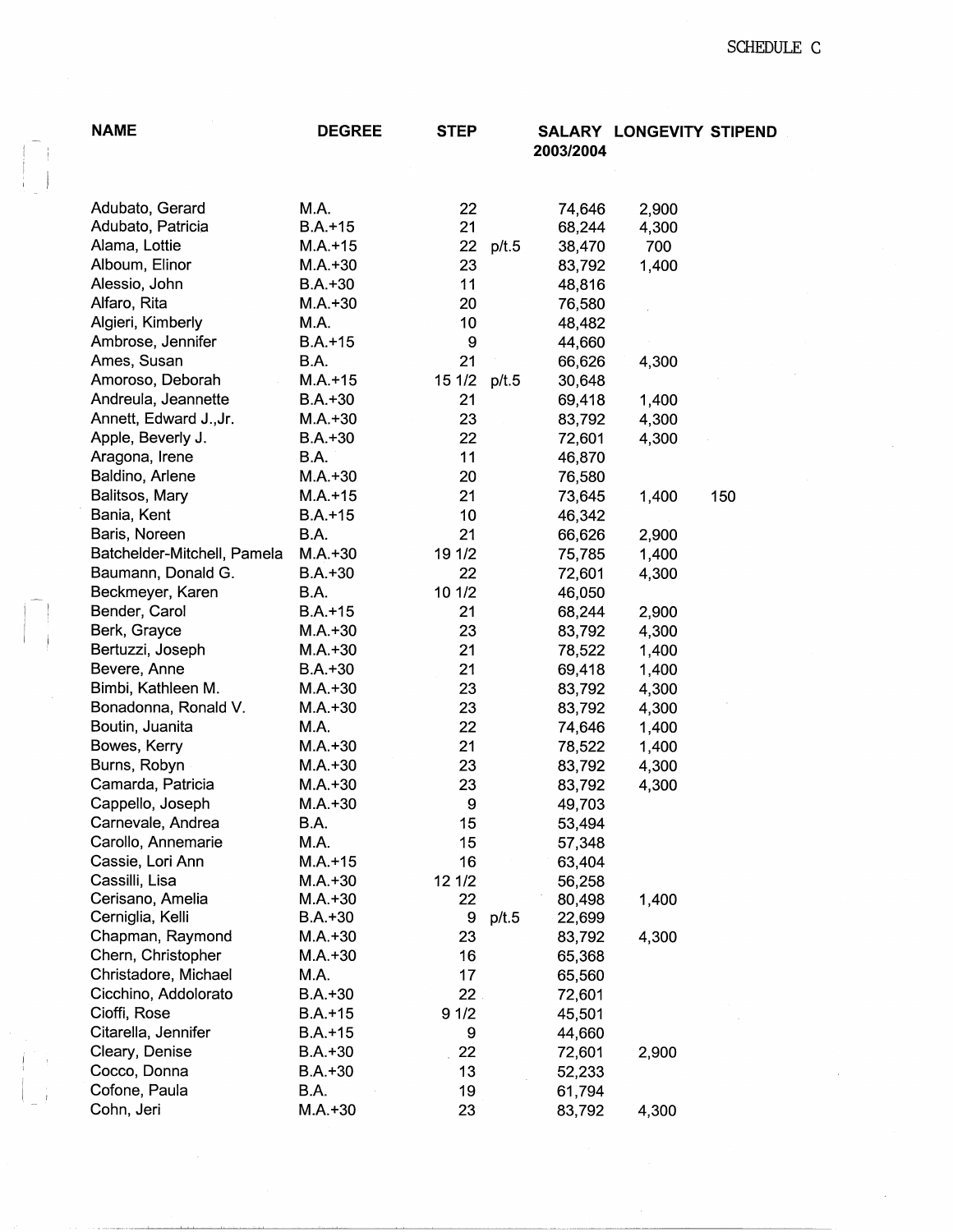| <b>NAME</b>            | <b>DEGREE</b> | <b>STEP</b>   | 2003/2004           | <b>SALARY LONGEVITY STIPEND</b> |       |
|------------------------|---------------|---------------|---------------------|---------------------------------|-------|
| Comune, Frank L., Jr.  | $M.A. + 30$   | 23            | 83,792              | 4,300                           |       |
| Comune, Kathryn        | $M.A. + 30$   | 23            | 83,792              | 4,300                           |       |
| Conry, Pamela          | M.A.          | 22            | 74,646              | 4,300                           |       |
| Considine, Maria       | $B.A. + 15$   | 91/2          | 45,501              |                                 |       |
| Crisson, Christine     | B.A.          | 20 1/2        | 65,090              | 1,400                           |       |
| Cristantiello, Michele | M.A.          | 20            | 69,485              | 1,400                           |       |
| Cullari, Carla         | B.A.          | 9             | 43,589              |                                 |       |
| Cullity, Kathleen      | $M.A. + 30$   | 20            | 76,580              |                                 |       |
| Cummings, James        | $M.A.+30$     | 23            | 83,792              | 4,300                           |       |
| Cundari, Michael       | $B.A.+15$     | 10            | 46,342              |                                 |       |
| Cunningham, Joyce      | $B.A.+15$     | 10 1/2        | 47,182              |                                 |       |
| Daly, Rachel           | $M.A. + 30$   | 21            | 78,522              | 1,400                           |       |
| D'Angelo, Peter        | $M.A.+30$     | 23            | 83,792              | 1,400                           |       |
| D'Angio, Elizabeth     | $B.A.+30$     | 11            | 48,816              |                                 |       |
| David, Nicole          | M.A.          | 13            | 53,760              |                                 |       |
| DeBonis, Cynthia       | $M.A.+30$     | 23            | 83,792              | 4,300                           |       |
| DeFilippis, Lillian    | $M.A. + 30$   | 19            | 74,990              |                                 |       |
| DeLitta, Theresa       | B.A.          | 13            | 50,149              |                                 |       |
| DiGiovine, Donald A.   | Doctorate     | 23            | 86,522              | 4,300                           | 1,940 |
| Dorfman, Gloria        | $M.A.+30$     | 12            | 55,321              |                                 |       |
| Dougherty, Margaret    | $M.A. + 15$   | 22            | 76,939              | 4,300                           |       |
| Douglas, Loretta       | $M.A.+30$     | 23            | 83,792              | 4,300                           |       |
| Dow, Marita            | $M.A.+30$     | 22            | 80,498              | 2,900                           |       |
| Doyle-Marino, Helen    | $M.A.+30$     | 12            | 55,321              |                                 |       |
| Egan, Tracy            | M.A.          | 9             | 46,722              |                                 |       |
| Ellis, Donna           | $B.A.+15$     | 19 1/2 p/t .5 | 32,105              |                                 |       |
| Farkas, William L.     | $M.A.+30$     | 23            | 83,792              | 4,300                           |       |
| Farro, Jennifer        | B.A.          |               | 13 p/t .5<br>25,075 |                                 |       |
| Ferraro, Danielle      | $B.A.+15$     | 12            | 49,705              |                                 |       |
| Ferraro, Michelle      | $B.A.+15$     | 10            | 46,342              |                                 |       |
| Ferriol, Kenneth       | $B.A.+15$     | 13            | 51,384              |                                 |       |
| Fischer, Patricia      | $M.A.+30$     | 23            | 83,792              | 2,900                           |       |
| Fisher, Linda          | M.A.          | 21            | 71,407              |                                 |       |
| Flannery, Katherine    | $B.A.+15$     | 15            | 54,815              | 2,900                           |       |
| Foglio, Nancy          | M.A.          | 16            | 61,143              |                                 |       |
| Franks, Katherine      | $M.A. + 30$   | 23            |                     |                                 |       |
| Freedman, Jill         | M.A.          | 12            | 83,792<br>52,001    | 4,300                           |       |
|                        | M.A.          |               |                     |                                 |       |
| Fuccello, Margaret     |               | 22            | 74,646              | 1,400                           |       |
| Furnari, Susan         | Doctorate     | 23            | 86,522              | 1,400                           | 150   |
| Galvin, Elizabeth      | $M.A.+30$     | 23            | 83,792              | 2,900                           |       |
| Gambaro, Jainine       | M.A.          | 20            | 69,485              | 1,400                           |       |
| Gargiulo, Thomas       | M.A.          | 19            | 65,796              |                                 |       |
| Gebbie, Florence       | $B.A.+30$     | 22            | 72,601              | 4,300                           |       |
| Gernitis, Maria        | $M.A.+30$     | 19            | 74,990              |                                 |       |
| Gesumaria, Susan       | B.A.          | 14            | 51,828              |                                 |       |
| Giangeruso, Laura      | $M.A. + 15$   | 13            | 55,484              |                                 |       |
| Goldberg, Dawn         | B.A.          | 11            | 46,870              |                                 |       |
| Grant, Thomas          | <b>B.A.</b>   | 13            | 50,149              |                                 |       |
| Graziano, Nicoletta    | $M.A.+30$     | 23            | 83,792              | 2,900                           |       |

 $\begin{pmatrix} 1 & 1 \\ 1 & 1 \\ 1 & 1 \end{pmatrix}$ 

 $\begin{bmatrix} 1 & 1 \\ 1 & 1 \\ 1 & 1 \end{bmatrix}$ 

 $\frac{1}{2}$ 

 $\begin{picture}(20,20) \put(0,0){\vector(1,0){100}} \put(15,0){\vector(1,0){100}} \put(15,0){\vector(1,0){100}} \put(15,0){\vector(1,0){100}} \put(15,0){\vector(1,0){100}} \put(15,0){\vector(1,0){100}} \put(15,0){\vector(1,0){100}} \put(15,0){\vector(1,0){100}} \put(15,0){\vector(1,0){100}} \put(15,0){\vector(1,0){100}} \put(15,0){\vector(1,0){100}} \$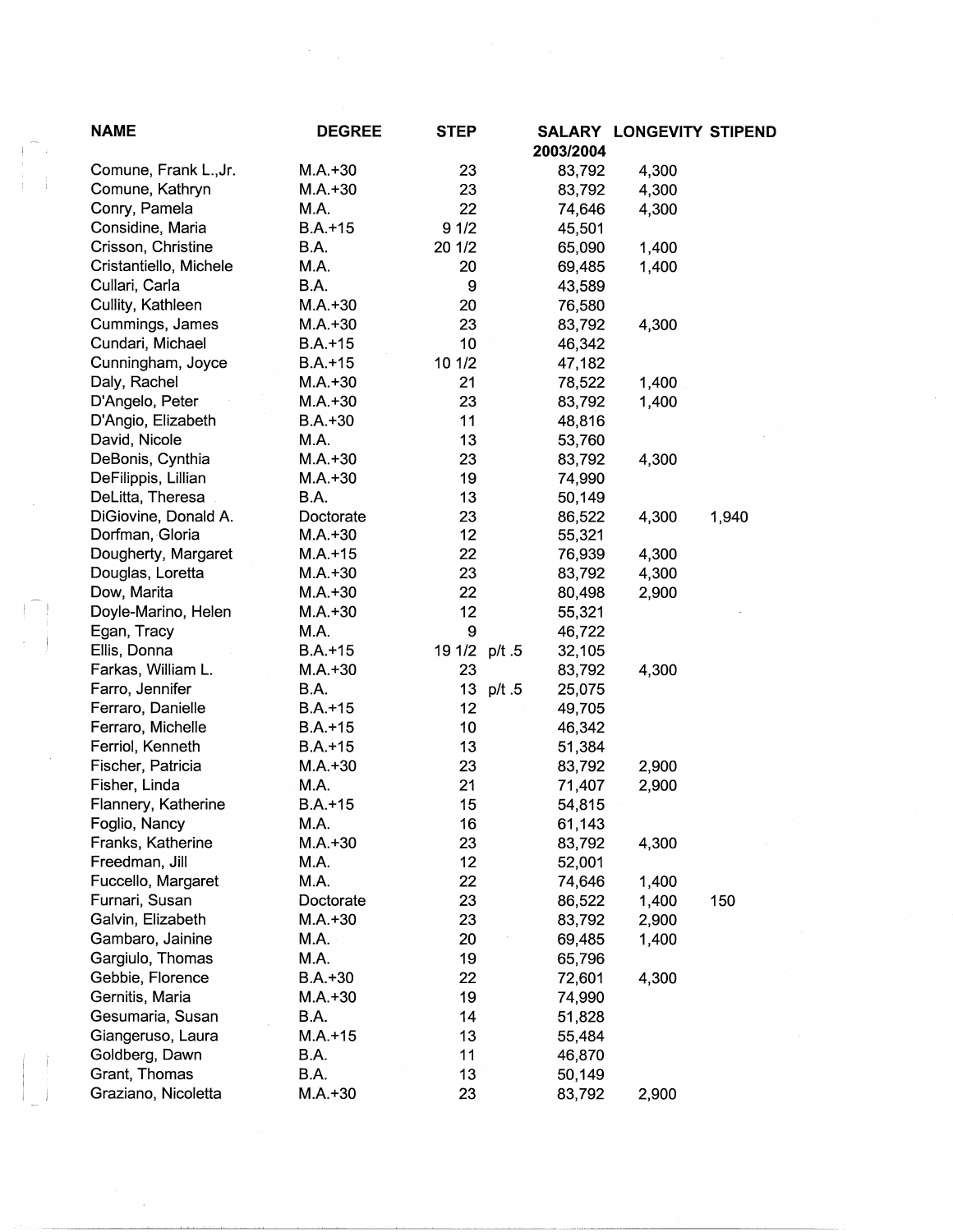| <b>NAME</b>           | <b>DEGREE</b> | <b>STEP</b> |                  | <b>SALARY LONGEVITY STIPEND</b> |
|-----------------------|---------------|-------------|------------------|---------------------------------|
|                       |               |             | 2003/2004        |                                 |
| Griffin, Patricia     | $M.A. + 30$   | 23          | 83,792           | 4,300                           |
| Griwert, Jolinda      | B.A.          | 16          | 57,033           |                                 |
| Gurney, Carol A.      | $M.A. + 30$   | 23          | 83,792           | 4,300                           |
| Hagert, Suzanne       | M.A.          | 22          | 74,646           | 4,300                           |
| Harbison, Robert      | B.A.          | 10          | 45,229           |                                 |
| Hardin, Judith Anne   | $M.A.+30$     | 23          | 83,792           | 4,300                           |
| Healy, Joyce          | M.A.          | 22          | 74,646           | 4,300                           |
| Hill-Trovato, Hillary | $M.A. + 15$   | 22          | 76,939           | 4,300                           |
| Holland, Doreen       | B.A.          | 16 1/2      | 57,748           |                                 |
| Holly, Sheryl         | B.A.          | 10          | 45,229           |                                 |
| Hrubash, Theresa      | B.A.          | 15 1/2      | 55,264           |                                 |
| Hungler, Hannah       | $B.A. + 15$   | 14          | 53,105           |                                 |
| Hutcheson, Donna      | $M.A. + 30$   | 22          | 80,498           | 1,400                           |
| Isabella, Patricia    | $B.A.+30$     | 12          | 50,380           |                                 |
| Jinks, Lawrence       | $M.A.+30$     | 23          | 83,792           | 4,300                           |
| Kahn, Gail            | $M.A. + 30$   | 22          | 80,498           | 1,400                           |
| Kasner, Paula         | $M.A. + 30$   | 23          | 83,792           | 4,300                           |
| Keating, Patricia     | $M.A. + 15$   | 16          | 63,404           | 1,400                           |
| Kelly, James          | B.A.          | 21          | 66,626           |                                 |
| King, Walter          | $B.A.+30$     | 10          | 47,106           |                                 |
| Kirk, Barbara         | $B.A.+30$     | 22          | 72,601           | 4,300                           |
| Koci, Adele K.        | B.A.          | 21          | 66,626           | 4,300                           |
| Kocum, Paul           | $B.A.+30$     | 22          | 72,601           | 2,900                           |
| Koegel, Richard       | $M.A. + 30$   | 23          | 83,792           | 2,900                           |
| Konn, Mari            | $M.A. + 30$   | 23          | 83,792           | 4,300                           |
| Koribanick, Kathryn   | B.A.          | 12          | 48,510           |                                 |
| Koukoularis, Eleni    | M.A.          | 11          | 50,240           |                                 |
| Kowalski, Anne Marie  | $M.A.+30$     | 22          | 80,498           | 2,900                           |
| Kozyra, Cheryl        | B.A.          | 11          | 46,870           |                                 |
| LaPierre, Diane       | M.A.          | 14 1/2      | 56,455           |                                 |
| Larcara, Sharon       | $M.A.+30$     | 22          | 80,498           | 1,400                           |
| LaReau, Susan         | $M.A.+30$     | 23          | 83,792           | 4,300                           |
| Latka, Vicki          | M.A.          | 21          | 71,407           | 1,400                           |
| Laudadio, Anne D.     | $B.A.+30$     | 22          | 72,601           | 2,900                           |
| Lazur, Maureen        | $M.A.+15$     | 17          | 67,627           |                                 |
| Lee, Paula            | M.A.          | 21          | 71,407           | 1,400                           |
| Libert, Frank         | $M.A.+30$     | 23          | 83,792           |                                 |
| Licameli, Lesslie     | B.A.          | 10          | 45,229           |                                 |
| Lightfoot, Joan       | B.A.          | 19          |                  |                                 |
| Linfante, Andrew      | $M.A.+15$     | 15          | 61,794<br>59,188 |                                 |
|                       |               |             |                  |                                 |
| Love, Laura           | $M.A.+30$     | 16          | 65,368           |                                 |
| Lynch, Cynthia        | B.A.          | 9           | p/t.5<br>21,795  |                                 |
| MacMillan, Laura-anne | $B.A.+15$     | 16          | 58,443           |                                 |
| Magin, Sally          | $M.A.+30$     | 23          | 83,792           | 2,900                           |
| Manganiello, Louis    | B.A.          | 9           | 43,589           |                                 |
| Maniscalco, Lisa      | M.A.          | 21          | 71,407           | 1,400                           |
| Marcantonio, Marianne | B.A.          | 16 1/2      | 57,748           |                                 |
| Margulies, Jerilyn    | $M.A.+15$     | 22          | 76,939           | 4,300                           |
| Martin, Leann         | M.A.          | 10          | 48,482           |                                 |

 $\bar{\gamma}$ 

÷,

 $\sim$ 

 $\frac{1}{2}$ 

 $\hat{\mathcal{A}}$ 

 $\left( \begin{array}{c} \rule{0pt}{2.2ex} \\ \rule{0pt}{2.2ex} \end{array} \right)$ 

 $\mathfrak j$ 

 $\frac{1}{2}$  $\mathbf{I}$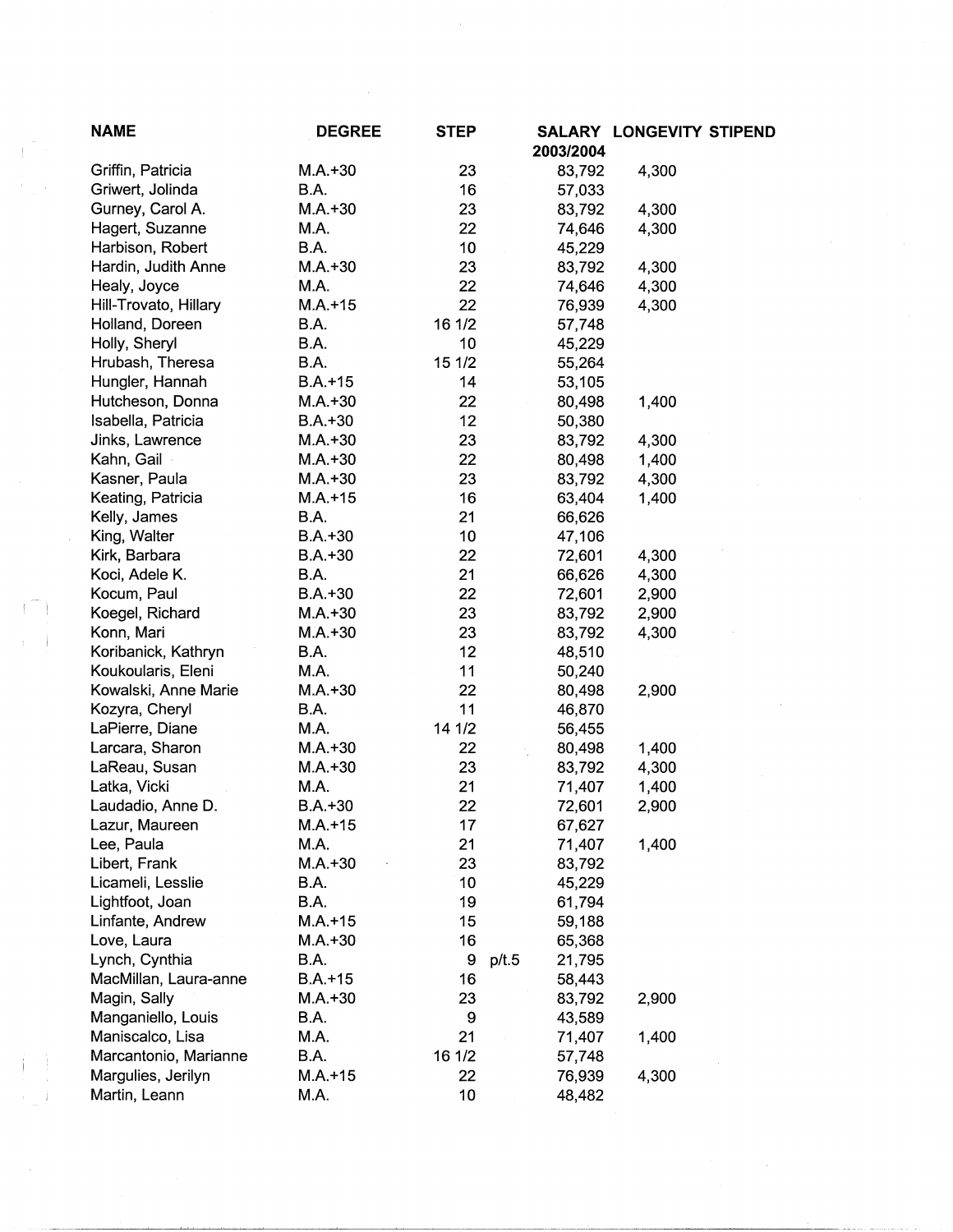| <b>NAME</b>            | <b>DEGREE</b> | <b>STEP</b>   |       |                  | SALARY LONGEVITY STIPEND |     |
|------------------------|---------------|---------------|-------|------------------|--------------------------|-----|
|                        |               |               |       | 2003/2004        |                          |     |
| Martin, Valerie        | $B.A.+15$     | 16            |       | 58,443           |                          |     |
| Masino, Gina Marie     | M.A.          | 9             |       | 46,722           |                          |     |
| Masullo, Beverly       | $M.A. + 30$   | 23            |       | 83,792           | 1,400                    |     |
| Mauro, Elaine          | $M.A. + 15$   | 18            |       | 68,529           |                          |     |
| Mauro, James           | $M.A.+30$     | 23            |       | 83,792           | 4,300                    |     |
| McAloon, Jacqueline    | M.A.          | 11            |       | 50,240           |                          |     |
| <b>McCormick Tracy</b> | $M.A. + 15$   | 11 1/2        | p/t.5 | 26,380           |                          |     |
| McCrohan, Thomas       | $B.A.+30$     | 22            |       | 72,601           | 4,300                    |     |
| McDonald, Anita        | $B.A.+30$     | 22            |       | 72,601           | 4,300                    |     |
| McDonnell, Linda       | M.A.          | 9             | p/t.8 | 37,378           |                          |     |
| McGovern, Heather      | M.A.          | 12            |       | 52,001           |                          |     |
| McKenzie, Marcy        | $M.A.+30$     | 17            |       | 68,834           | 1,400                    |     |
| McPartland, Dennis     | $M.A.+30$     | 12            |       | 55,321           |                          |     |
| Meloni, Jacqueline     | $M.A.+30$     | 23            |       | 83,792           | 4,300                    |     |
| Menza, Claire          | B.A.          | 17            |       | 58,463           |                          |     |
| Meyers, Florence       | $B.A.+15$     | 21            |       | 68,244           | 2,900                    |     |
| Milunaitis, Lorraine   | $M.A.+30$     | 23            |       | 83,792           | 4,300                    |     |
| Monterosa, Heather     | M.A.          | 10            |       | 48,482           |                          |     |
| Moscaritola, Linda     | $B.A.+30$     | 20            |       | 67,551           |                          |     |
| Mosior, Lynn           | B.A.          | 9             |       | 43,589           |                          |     |
| Mullane, Ann Mary      | $M.A.+30$     | 16            |       | 65,368           |                          |     |
| Muniz-Bermo, Maria     | M.A.          | 10            |       | 48,482           |                          |     |
| Murray, Walter         | B.A.          | 21            |       | 66,626           | 4,300                    |     |
| Napoli, Ellen          | $M.A.+15$     | 15            |       | 59,188           |                          |     |
| Nardiello, Arlene      | $B.A.+30$     | 22            |       | 72,601           | 4,300                    |     |
| Neilley, Jeanne V.     | $M.A.+30$     | 23            |       | 83,792           | 4,300                    |     |
| Neri, Susan            | M.A.          | 18            |       | 66,435           |                          |     |
| Noonan, Richard        | M.A.          | 18            |       | 66,435           |                          |     |
| O'Brien, Marietta      | $M.A.+30$     | 22            |       | 80,498           | 1,400                    |     |
| Ohlson, Carl           | $M.A.+30$     | 23            |       | 83,792           | 4,300                    |     |
| Ohtaka, Keiko          | $M.A.+30$     | 23            |       | 83,792           | 4,300                    | 300 |
| Olivo, Rebecca         | $M.A.+30$     | 16            |       | 65,368           |                          |     |
| Olson, Edmund G., Jr.  | B.A.          | 21            |       | 66,626           | 4,300                    |     |
| O'Mara, Eileen         | B.A.          | 16            |       | 57,033           |                          |     |
| Orenstein, Arlene      | $M.A.+30$     | 17            |       | 68,834           |                          |     |
| Osieja, Christina      | $B.A.+15$     | 21            |       | 68,244           |                          |     |
| Pace, Michael          | B.A.          | 21            |       | 66,626           | 4,300                    |     |
| Pagana, Mary           | $M.A.+30$     | 20            |       | 76,580           |                          |     |
| Pandolfi, Becky        | $M.A.+30$     | 22            |       | 80,498           | 1,400                    | 150 |
| Papaleo, Maria         | $M.A.+30$     | 18            |       |                  |                          |     |
|                        |               | 17            |       | 73,400<br>63,736 |                          |     |
| Parigi, Debra          | $B.A.+30$     |               |       |                  |                          |     |
| Parigi, Stephen        | $M.A.+30$     | 23            |       | 83,792           | 4,300                    | 150 |
| Paschal, Bernice       | $M.A.+30$     | 23            |       | 83,792           | 2,900                    |     |
| Perrone, Carol         | $B.A.+30$     | 19            |       | 65,910           |                          |     |
| Perrotta, Mary Anne    | $M.A. + 30$   | 23            |       | 83,792           | 2,900                    |     |
| Philp, Julianne        | M.A.          | 14 1/2 p/t .5 |       | 28,228           |                          |     |
| Pinto, Deborah Ann     | B.A.          | 21            |       | 66,626           | 2,900                    |     |
| Pontrella, Mary        | B.A.          | 9             |       | 43,589           |                          |     |
| Powell, Robyn          | $M.A.+30$     | 16            |       | 65,368           |                          |     |

 $\label{eq:1} \frac{1}{\sqrt{2}}\int_{0}^{\pi} \frac{1}{\sqrt{2}}\left(\frac{1}{\sqrt{2}}\right)^{2}dx$ 

 $\sim$   $\sim$ 

 $\sim$   $\sim$ 

 $\frac{1}{2} \sum_{i=1}^{n} \frac{1}{2} \sum_{i=1}^{n} \frac{1}{2} \sum_{i=1}^{n} \frac{1}{2} \sum_{i=1}^{n} \frac{1}{2} \sum_{i=1}^{n} \frac{1}{2} \sum_{i=1}^{n} \frac{1}{2} \sum_{i=1}^{n} \frac{1}{2} \sum_{i=1}^{n} \frac{1}{2} \sum_{i=1}^{n} \frac{1}{2} \sum_{i=1}^{n} \frac{1}{2} \sum_{i=1}^{n} \frac{1}{2} \sum_{i=1}^{n} \frac{1}{2} \sum_{i=1}^{n$ 

 $\mathbb{R}^m$  :

 $\langle \hat{A} \rangle$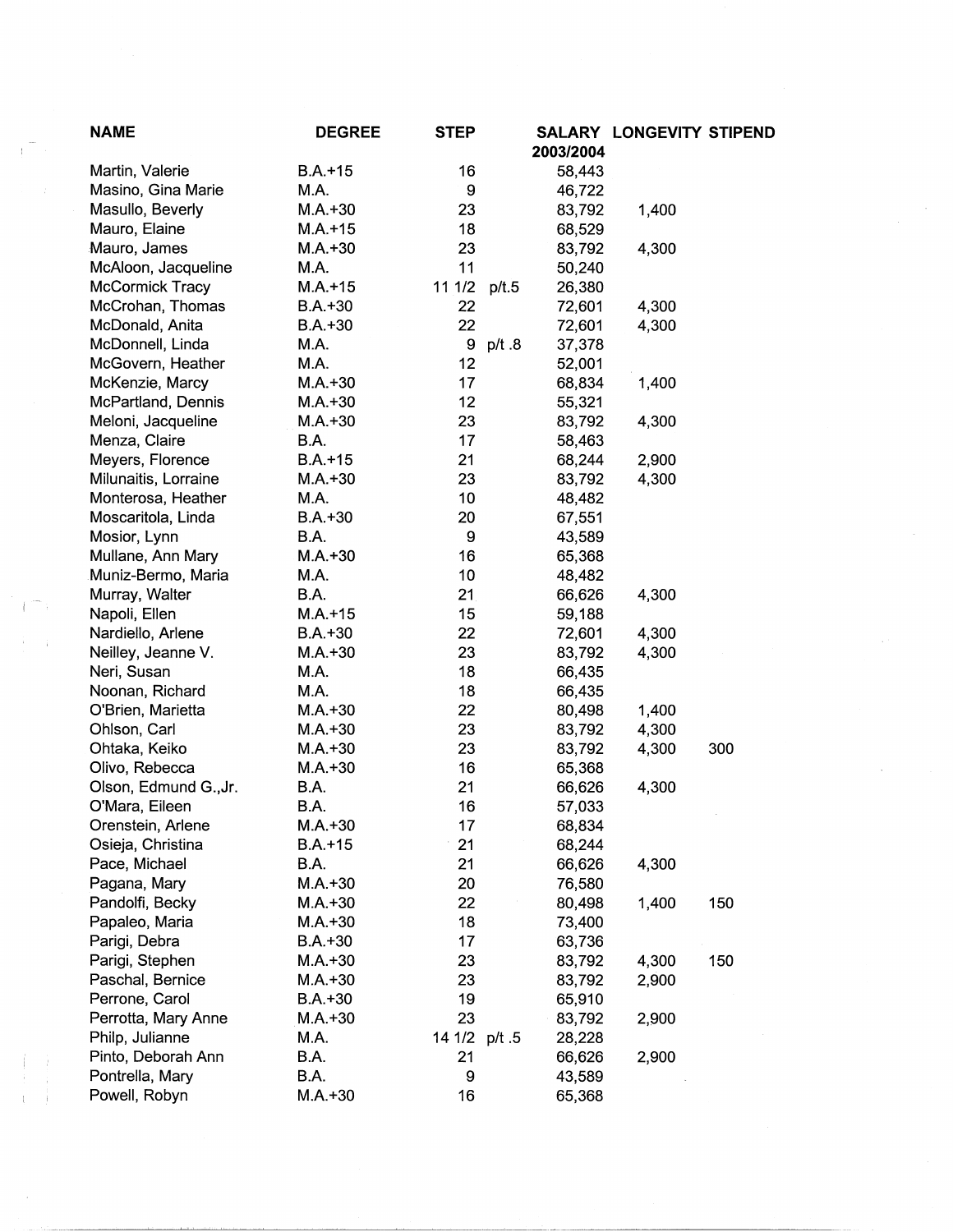| <b>NAME</b>             | <b>DEGREE</b> | <b>STEP</b> | 2003/2004 | SALARY LONGEVITY STIPEND |
|-------------------------|---------------|-------------|-----------|--------------------------|
| Puzio, Eric             | B.A.          | 9           | 43,589    |                          |
| Raiser, Bethany Anne    | M.A.          | 9           | 46,722    |                          |
| Rasczyk, Judith         | $B.A.+15$     | 11          | 48,022    |                          |
| Reed, Sharon            | $M.A.+30$     | 21          | 78,522    | 1,400                    |
| Reilly, Gail            | $M.A.+30$     | 22          | 80,498    | 2,900                    |
| Reilly, Virginia        | B.A.          | 13          | 50,149    |                          |
| Restel, Lorraine        | $M.A.+30$     | 23          | 83,792    | 2,900                    |
| Retz, Andrew            | $M.A.+30$     | 23          | 83,792    | 4,300                    |
| Rhein, Monica           | $B.A.+15$     | 20 1/2      | 66,680    | 1,400                    |
| Rizzi, Michele          | B.A.          | 81/2        | 42,769    |                          |
| Rizzo, Carol Ann        | M.A.          | 22          | 74,646    |                          |
| Rizzuto, Rosann         | $M.A.+15$     | 11          | 51,853    |                          |
|                         |               | 14          |           |                          |
| Roberts, Moira          | $M.A.+30$     |             | 59,111    |                          |
| Romaglia, Sharon        | $M.A. + 30$   | 23          | 83,792    | 4,300                    |
| Rooney, Susan           | $M.A.+30$     | 23          | 83,792    | 2,900                    |
| Rosati, Christopher     | $M.A. + 15$   | 10          | 50,035    |                          |
| Rossi, Alisa            | $B.A.+15$     | 10          | 46,342    |                          |
| Rossi, Lisa             | M.A.          | 12          | 52,001    |                          |
| Rucinski, Peggy         | $M.A.+30$     | 20          | 76,580    |                          |
| Ryan, Gerald            | B.A.          | 11          | 46,870    |                          |
| Ryder, Sally Ann        | $M.A.+30$     | 23          | 83,792    | 4,300                    |
| Sains, Camille          | B.A.          | 21          | 66,626    | 4,300                    |
| Saitta, Donna           | M.A.          | 91/2        | 47,602    |                          |
| SanFillipo, Richard     | $M.A.+30$     | 23          | 83,792    |                          |
| SanGiovanni, Louis R.   | $M.A.+30$     | 23          | 83,792    | 4,300                    |
| Santoriello, Bernadette | $M.A.+30$     | 22          | 80,498    | 1,400                    |
| Santoriello, Rosa       | B.A.          | 12 1/2      | 49,330    |                          |
| Sasso, Dennis           | $B.A.+30$     | 22          | 72,601    | 2,900                    |
| Sautter, Valerie        | $B.A.+30$     | 22          | 72,601    |                          |
| Sautter, Walter N.      | $M.A.+30$     | 23          | 83,792    | 4,300                    |
| Scerbo, Susan R.        | $M.A.+30$     | 23          | 83,792    | 4,300                    |
| Schoem, Janice          | $M.A.+30$     | 19          | 74,990    |                          |
| Schop, Deborah          | $B.A.+30$     | 22          | 72,601    | 2,900                    |
| Schwarz, John R.        | $M.A.+30$     | 23          | 83,792    | 4,300                    |
| Siculietano, Phillip    | M.A.          | 14          | 55,561    |                          |
| Simmons, Mary-Frances   | $M.A.+30$     | 22          | 80,498    | 1,400                    |
| Sloan, Patricia         | B.A.          | 21          | 66,626    | 4,300                    |
| Smyth, Kevin            | M.A.          | 14          | 55,561    |                          |
| Sorensen, Jill          | $M.A. + 15$   | 11          | 51,853    |                          |
| Stepansky, Deane        | $M.A.+30$     | 14          | 59,111    |                          |
| Stoffers, Michael       | M.A.          | 10          | 48,482    |                          |
| Stolfi, Elizabeth       | $M.A.+30$     | 23          | 83,792    | 4,300                    |
| Story, Judith           | $M.A.+30$     | 23          | 83,792    | 4,300                    |
| Strouse, Howard E.      | M.A.          | 22          | 74,646    | 4,300                    |
| Struble, Pamela         | B.A.          | 10          | 45,229    |                          |
| Strumolo, Maria         | M.A.          | 10          | 48,482    |                          |
| Suter, Olga             | B.A.          | 16          | 57,033    | 1,400                    |
| Syme, Michele           | $M.A.+30$     | 18          | 73,400    |                          |
| Szura, Jill             | $B.A. + 30$   | 14          | 53,980    |                          |
|                         |               |             |           |                          |

, the constraint in the matrix of the second constraint  $\mathcal{L}_1$  . The second constraint  $\mathcal{L}_2$ 

 $\begin{array}{c} \frac{1}{2} & \frac{1}{2} \\ \frac{1}{2} & \frac{1}{2} \end{array}$